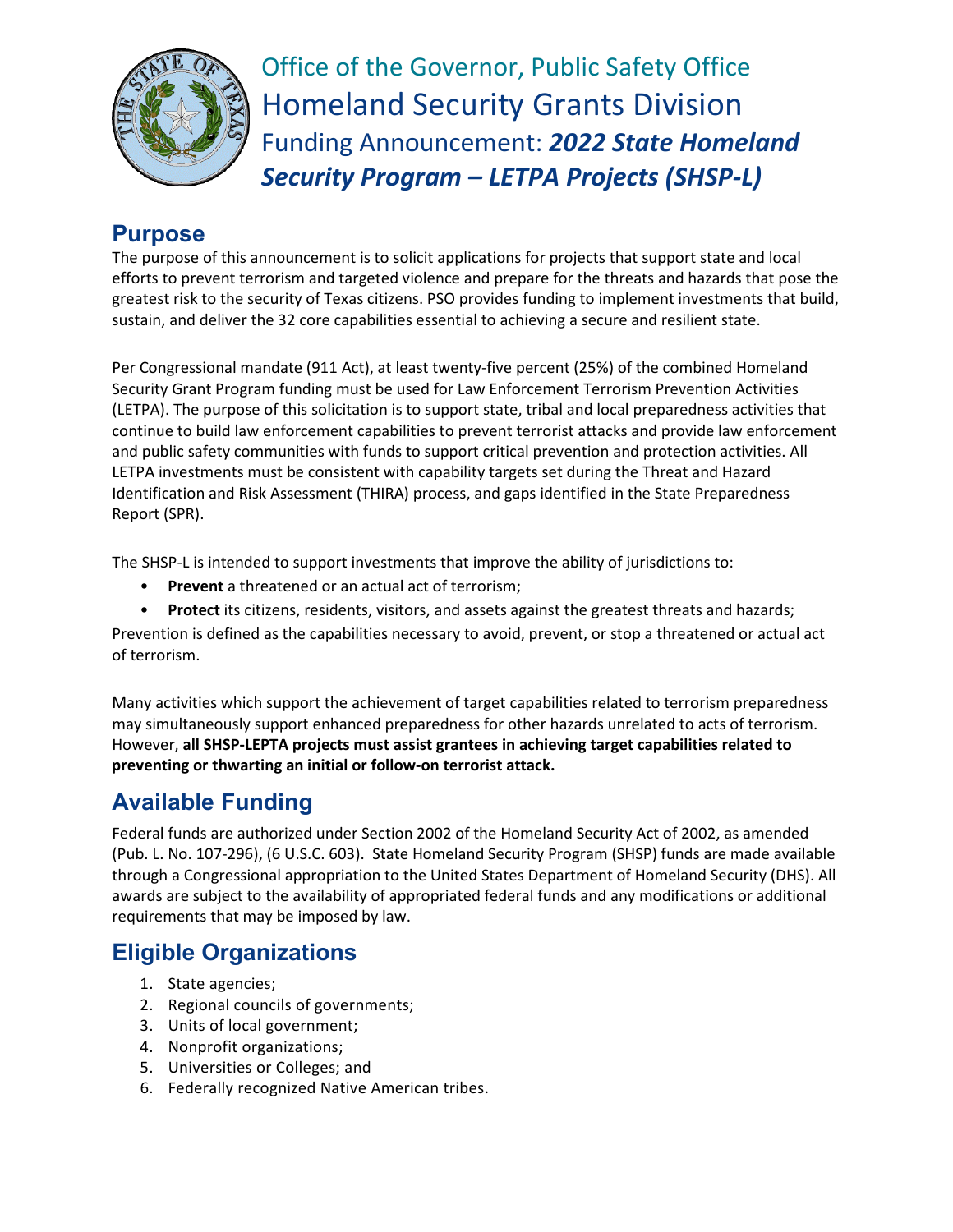# **Application Process**

Applicants must access the PSO's eGrants grant management website a[t https://eGrants.gov.texas.gov](https://egrants.gov.texas.gov/) to register and apply for funding. For more instructions and information, see *eGrants User Guide to Creating an Application*, available [here.](https://egrants.gov.texas.gov/fundopp.aspx?name=eGrants_Guide_to_Creating_an_Application_12.2020.pdf&type=2)

- 1. For eligible local and regional projects:
	- a. Applicants must contact their applicable regional council of governments (COG) regarding their application.
	- b. Each of Texas' 24 COGs holds its own application planning workshops, workgroups, and/or subcommittees and facilitates application prioritization for certain programs within its region. Failure to comply with regional requirements imposed by the COG may render an application ineligible.
- 2. State agencies, and other organizations proposing projects to increase preparedness statewide, may submit applications directly to PSO.

### **Key Dates**

| <b>Action</b>                                          | <b>Date</b>             |
|--------------------------------------------------------|-------------------------|
| <b>Funding Announcement Release</b>                    | 12/13/2021              |
| <b>Online System Opening Date</b>                      | 12/13/2021              |
| <b>Final Date to Submit and Certify an Application</b> | 2/10/2022 at 5:00pm CST |
| <b>Earliest Project Start Date</b>                     | 09/01/2022              |

### **Project Period**

Projects selected for funding must begin between September 1, 2022 and March 1, 2023, and expire on or before August 31, 2024. Additional guidelines are below:

- 1. Project periods should be structured so that projects that include grant-funded salaries and/or annual recurring costs do not overlap with the project periods of previous or future grant awards with the same costs.
- 2. Project periods should be structured so that projects that include grant-funded salaries and/or annual recurring costs are on a 12 **or** 24-month grant cycle/performance period.
- 3. Project periods for equipment only projects are generally awarded for a 6 to 12-month grant period.
- 4. PSO will consider proposed start or end dates falling outside of these guidelines on a case-by-case basis.

### **Funding Levels**

#### Minimum: \$2,500

Maximum: None. However, PSO uses a risk-based formula to determine regional allocations. Local agencies should contact their regional COG for amounts historically available to the region and any maximum established by their COG. Additionally, PSO expects to make available approximately \$1.5 – \$2.5 million to state agencies in support of 10 - 15 projects under this solicitation and the SHSP-Regular solicitation.

Match Requirement: None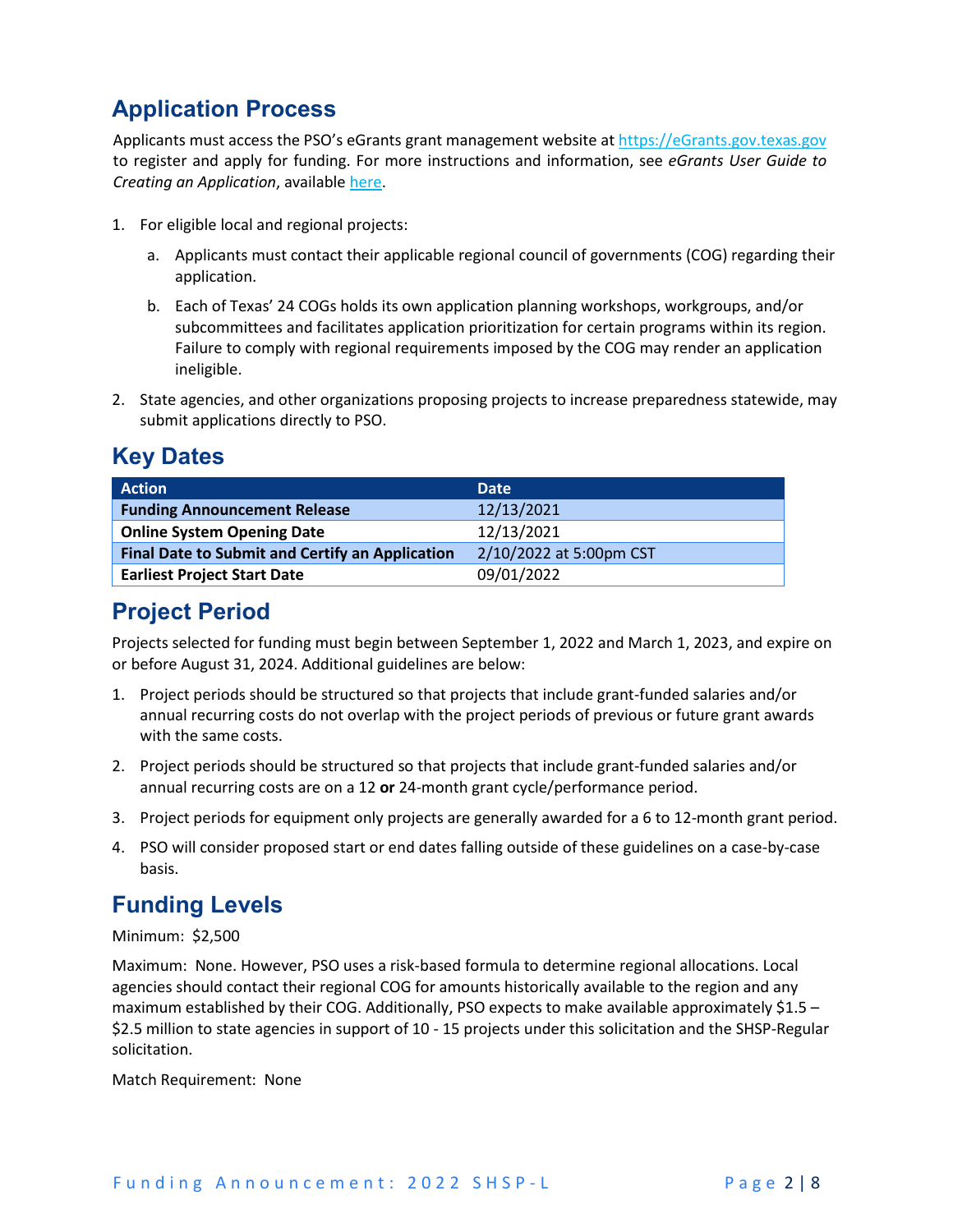# **Standards**

Grantees must comply with standards applicable to this fund source cited in the Texas Grant Management Standards [\(TxGMS\)](https://comptroller.texas.gov/purchasing/grant-management/), [Federal Uniform Grant Guidance,](https://www.ecfr.gov/current/title-2/subtitle-A/chapter-II/part-200?toc=1) and all statutes, requirements, and guidelines applicable to this funding.

### **Eligible Activities and Costs**

- 1. The Federal Emergency Management Agency (FEMA) has established National Priority Areas (NPA) for the Homeland Security Grant Program and required the State to dedicate at least 30% of Texas' SHSP funds to projects under the NPAs. The NPAs and prescribed amounts for each NPA are noted below. The PSO anticipates these priorities will remain in place for the 2022 SHSP grant cycle. Applicants are encouraged to submit projects under these National Priority (NP) Areas when the primary core capability addressed is consistent with a NP area description below. Note: The National Priority Areas are subject to change without notice upon release of the federal Notice of Funding Opportunity (NOFO).
- 2. Grant projects must be consistent with the Federal Emergency Management Agency (FEMA) Preparedness Grants Manual and Information Bulletin (IB) 412 which discusses eligible activities outlined in:
	- a. The National Prevention Framework;
	- b. The National Protection Framework where capabilities are shared with the prevention mission area; and
	- c. Section 2006 of the Homeland Security Act of 2002, as amended.
- 3. Grant projects must be consistent with the program purpose stated above and must be submitted in support of one of the following approved activity areas:
	- a. **Addressing Emerging Threats (FEMA National Priority. Required to fund at least 5%)**

**Core Capabilities:** Interdiction & Disruption; Screening, Search and Detection; Physical Protective Measures; Intelligence and Information Sharing; Planning; Public Information and Warning; Operational Coordination

- i. Enhancing weapons of mass destruction (WMD) and/or improvised explosive device (IED) prevention, detection, response and recovery capabilities.
- ii. Enhancing Chemical Biological Radiological Nuclear and Explosive (CBRNE) detection, prevention, response, and recovery capabilities.
- iii. Building and enhancing UAS detection capabilities
- iv. Enhancing public awareness education and communications and increasing reporting of suspicious activities related to critical infrastructure.

#### b. **Emergency Operations Centers and Technology**

- i. Establishing and maintaining a unified and coordinated operational structure and process that integrates critical stakeholders across and among all levels of government and with critical private and nonprofit sectors to protect against potential threats, conduct law enforcement investigations, or engage in enforcement, protective, and response activities.
- ii. Implementing WebEOC and other situational awareness and decision support tools.
- iii. Enhancing emergency operations centers.
- iv. Conducting or participating in incident management training and/or exercises.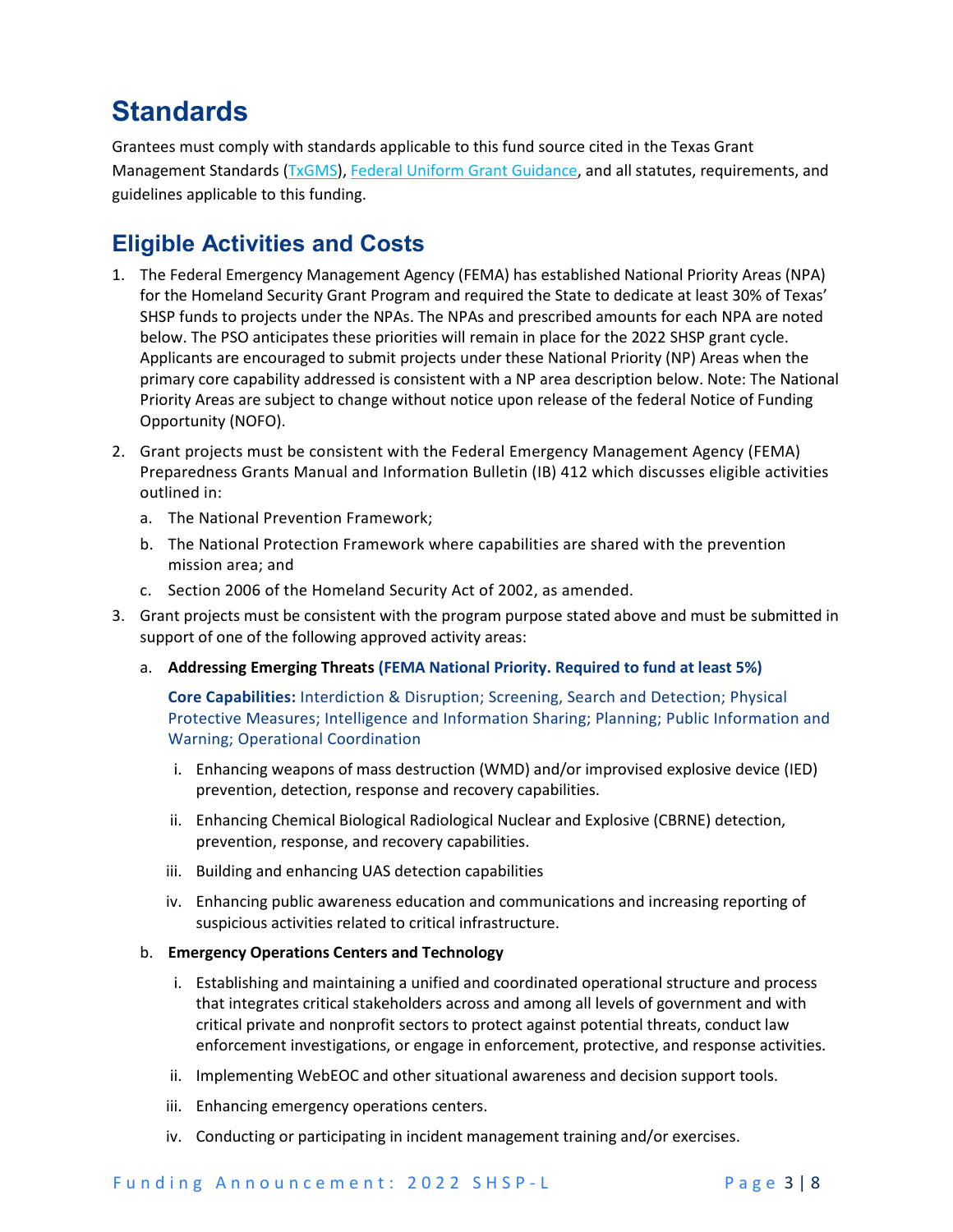#### *c.* **Information and Intelligence Sharing/Cooperation (FEMA National Priority. Required to fund at least 5%)**

*Note: Applicants should submit Fusion Center projects under this SHSP-Law Enforcement Terrorism Prevention Activities (LETPA) solicitation.*

**Core Capability:** Intelligence and Information Sharing

- i. Identifying, developing, providing, and sharing timely, accurate, and actionable information, data, or knowledge among government or private sector entities to include information sharing with all DHS components, fusion centers, and other entities designated by DHS.
- ii. Cooperation with DHS officials and other entities designated by DHS in intelligence, threat recognition and analysis.
- iii. Joint training and planning with DHS officials and other entities designated by DHS
- iv. Enabling interdiction and disruption of terrorist activity through enhanced understanding and recognition of pre-operational activity and other crimes that may be precursors or indicators of terrorist activity.
- v. Paying for personnel or contractors to serve as qualified intelligence analysts and/or to participate in information, investigative, and intelligence sharing activities specifically related to homeland security.
- vi. Assessing threat information to inform continued prevention operations and ongoing response activities.
- vii. Implementing and maintaining suspicious activity reporting initiatives.
- viii. Implementing or sustaining public information and warning systems to relay information regarding terrorism threats.

#### d. **Planning And Community Preparedness**

- i. Developing state and regional risk and preparedness assessments, including those related to special events.
- ii. Core capability development planning, to include typing and tracking of equipment and special response teams.
- iii. Planning and execution of training and exercises focused on terrorism prevention, protection and response.
- iv. Multi-jurisdictional operational planning to include plans for regional operational coordination of terrorism prevention, protection, and response capabilities.
- v. Maintaining or updating Emergency Operations Plans, consistent with guidance in CPG 101.v2 and the whole community approach to security and emergency management.
- vi. Planning and implementation of initiatives to enhance the Citizen Corps Program and other community resilience initiatives.
- vii. Planning for continuity of operations.
- e. **Protection of Soft Targets/Crowded Places (FEMA National Priority. Required to fund at least 5%)**

**Core Capabilities: Operational Coordination; Public Information and Warning; Intelligence and Information Sharing; Interdiction and Disruption; Screening, Search, and Detection**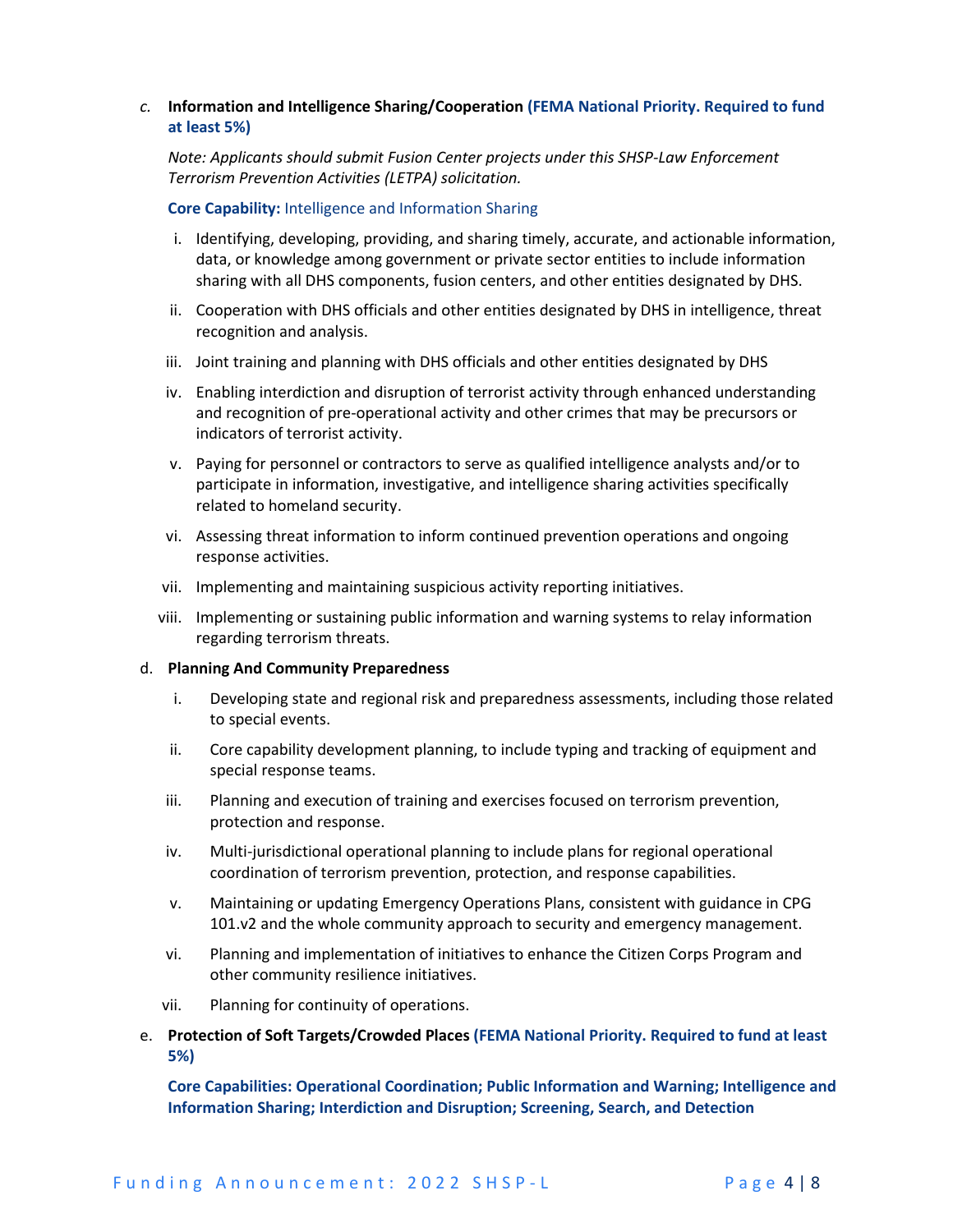- i. Implementing target hardening and other measures associated with increased security to mitigate risks at places where people gather, such as schools, workplaces, entertainment venues, transportation nodes, and houses of worship.
- ii. Assessing critical infrastructure vulnerabilities and interdependencies, particularly those involving multiple sites and/or sectors.
- iii. Planning, training, exercises, equipment, and modeling enabling responsible jurisdictions to mitigate threats to and vulnerabilities of critical infrastructure facilities, assets, networks, and systems.
- iv. Analyzing critical infrastructure threats and information sharing with private sector partners.
- v. Enhancing public awareness education and communications and increasing reporting of suspicious activities related to critical infrastructure.

#### f. **Support of First Responder Capabilities**

*Note: Because there is the potential for significant overlap between this activity area and the FEMA National Priorities of "Addressing Emerging Threats" and "Protection of Soft Targets/ Crowded Places, applicants should first check whether their proposed project is consistent with the description and core capabilities outlined for the National Priority Areas.*

- i. Sustaining and enhancing capacity to detect and resolve threats involving chemical, biological, radiological, nuclear and explosive (CBRNE) devices or weapons of mass destruction (WMD).
- ii. Sustaining and enhancing tactical teams including HAZMAT response and decontamination, Urban Search and Rescue, and SWAT.
- iii. Sustaining equipment needs, including personal protective equipment, WMD pharmaceuticals, calibration and maintenance for WMD-related detection and identification systems, and closely related investments to update or sustain current equipment.
- iv. Sustaining and enhancing efforts to delay, divert, intercept, halt, apprehend, or secure threats or hazards (includes capabilities related to Border Security).
- v. Coordinating regional training exercises with federal, state and local law enforcement participation focused on responding to terrorism-related events and increasing participation with community and business organizations.
- vi. Identifying or locating terrorists through active and passive surveillance and search procedures including systematic examinations and assessments, bio-surveillance, sensor technologies, or physical investigation and intelligence.

### **Program-Specific Requirements**

- 1. All capabilities being built or sustained must have a clear link to one or more of the following Core Capabilities in the National Preparedness Goal: **Planning; Public Information and Warning; Operational Coordination; Intelligence and Information Sharing; Interdiction and Disruption; Screening, Search and Detection; and Forensics and Attribution.**
- 2. Many capabilities which support terrorism preparedness simultaneously support preparedness for other hazards. Grantees must demonstrate this dual-use quality for any activities implemented under this program that are not explicitly focused on terrorism preparedness. Law Enforcement Terrorism Prevention Activities implemented under SHSP must support terrorism preparedness by building or sustaining capabilities that relate to the prevention of terrorism.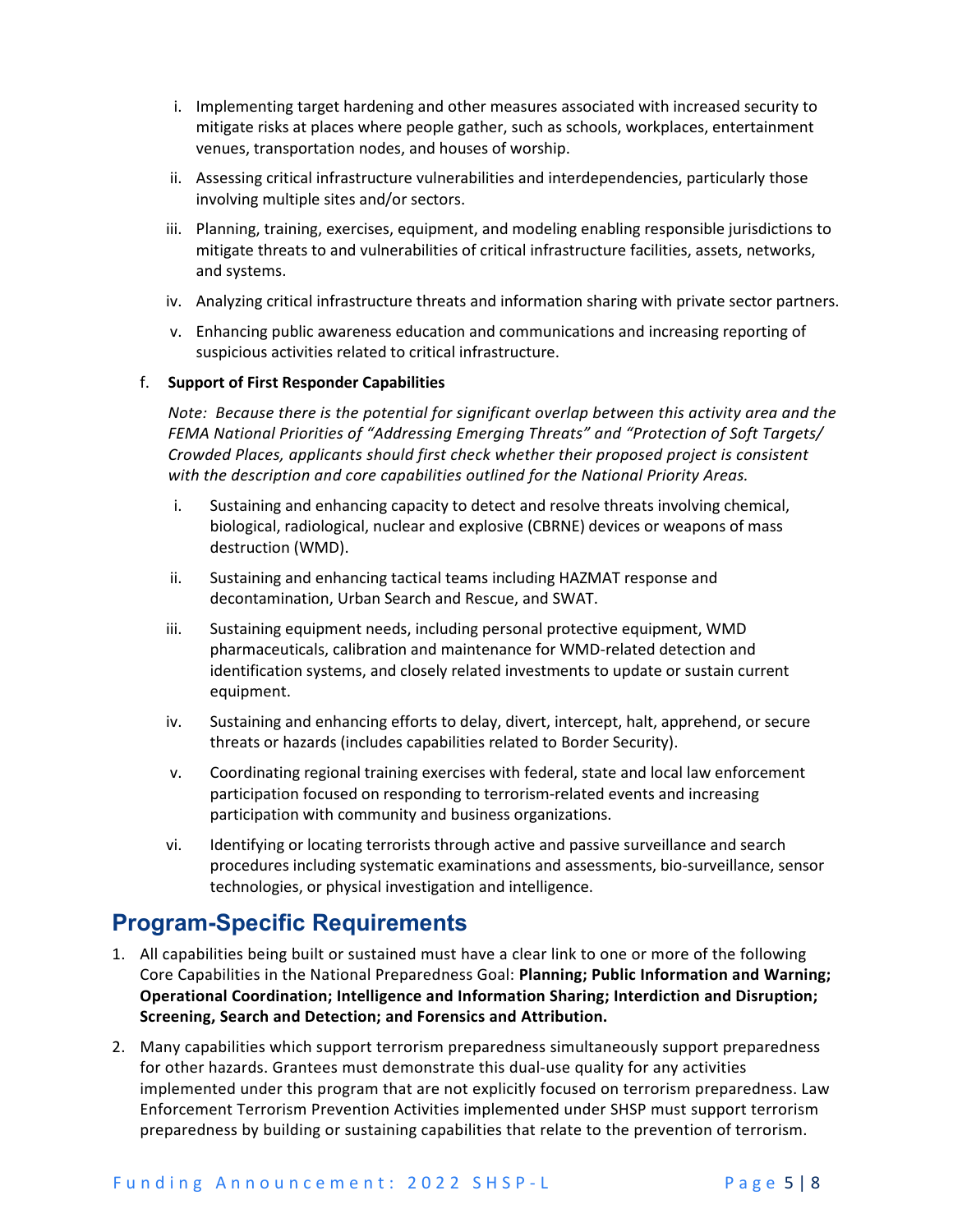- 3. Grantees are required to maintain adoption and implementation of the National Incident Management System (NIMS). The NIMS uses a systematic approach to integrate the best existing processes and methods into a unified national framework for incident management across all homeland security activities including prevention, protection, response, mitigation, and recovery. Grantees must use standardized resource management concepts for resource typing, credentialing, and an inventory to facilitate the effective identification, dispatch, deployment, tracking and recovery of resources.
- 4. Cities and counties must have a current emergency management plan or be a legally established member of an inter-jurisdictional emergency management program with a plan on file with the Texas Division of Emergency Management (TDEM). Plans must be maintained throughout the entire grant performance period. If you have questions concerning your Emergency Management Plan (preparedness) level, contact your Emergency Management Coordinator (EMC) or your regional Council of Governments (COG). For questions concerning plan deficiencies, contact TDEM at [tdem.plans@tdem.texas.gov.](mailto:tdem.plans@tdem.texas.gov)
- 5. Grantees will be required to complete the 2022 Nationwide Cybersecurity Review (NCSR), enabling agencies to benchmark and measure progress of improving their cybersecurity posture. The Chief Information Officer (CIO), Chief Information Security Officer (CISO), or equivalent for each recipient agency should complete the NCSR. If there is no CIO or CISO, the most senior cybersecurity professional should complete the assessment. The NCSR is available at no cost to the user and takes approximately 2-3 hours to complete. For more information about the NCSR, visit: [https://www.cisecurity.org/ms-isac/services/ncsr/.](https://www.cisecurity.org/ms-isac/services/ncsr/)

# **Eligibility Requirements**

- 1. Local units of governments must comply with the Cybersecurity Training requirements described in Section 772.012 and Section 2054.5191 of the Texas Government Code. Local governments determined to not be in compliance with the cybersecurity requirements required by Section 2054.5191 of the Texas Government Code are ineligible for OOG grant funds until the second anniversary of the date the local government is determined ineligible. Government entities must annually certify their compliance with the training requirements using the Cybersecurity Training [Certification for State and Local Governments.](https://dircommunity.force.com/SecurityTrainingVerification/s/CybersecurityTrainingCertification) A copy of the Training Certification must be uploaded to your eGrants application. For more information or to access available training programs, visit the Texas Department of Information Resources Statewide Cybersecurity [Awareness Training](https://dir.texas.gov/information-security/statewide-cybersecurity-awareness-training) page.
- 2. Entities receiving funds from PSO must be located in a county that has an average of 90% or above on both adult and juvenile dispositions entered into the computerized criminal history database maintained by the Texas Department of Public Safety (DPS) as directed in the Texas Code of Criminal Procedure, Chapter 66. This disposition completeness percentage is defined as the percentage of arrest charges a county reports to DPS for which a disposition has been subsequently reported and entered into the computerized criminal history system.

Counties applying for grant awards from the Office of the Governor must commit that the county will report at least 90% of convictions within five business days to the Criminal Justice Information System at the Department of Public Safety.

3. Eligible applicants operating a law enforcement agency must be current on reporting complete UCR data and the Texas specific reporting mandated by 411.042 TGC, to the Texas Department of Public Safety (DPS) for inclusion in the annual Crime in Texas (CIT) publication. To be considered eligible for funding, applicants must have submitted a full twelve months of accurate data to DPS for the most recent calendar year by the deadline(s) established by DPS. Due to the importance of timely reporting, applicants are required to submit complete and accurate UCR data, as well as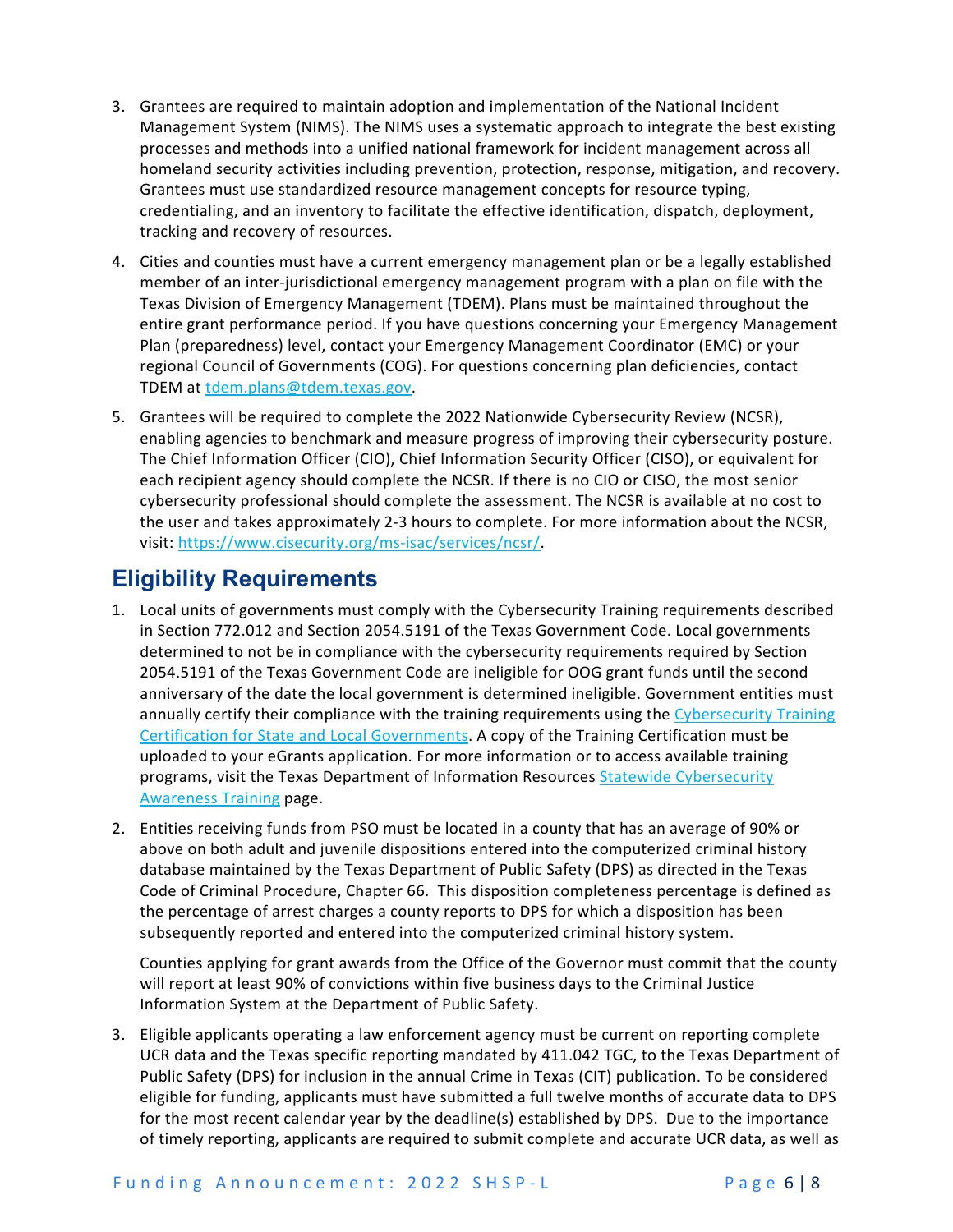the Texas-mandated reporting, on a no less than monthly basis and respond promptly to requests from DPS related to the data submitted.

- 4. Eligible applicants must have a DUNS (Data Universal Numbering System) number assigned to its agency (to request a DUNS number, go to [https://fedgov.dnb.com/webform\)](https://fedgov.dnb.com/webform).
- 5. Eligible applicants must be registered in the federal System for Award Management (SAM) database located at [https://www.sam.gov/.](https://www.sam.gov/)

Failure to comply with program or eligibility requirements may cause funds to be withheld and/or suspension or termination of grant funds.

### **Prohibitions**

Grant funds may not be used to support the unallowable costs listed in th[e Guide to Grants](https://egrants.gov.texas.gov/fundopp.aspx?name=2021%20Guide%20to%20Grants.pdf&type=2) or any of the following unallowable costs:

- 1. inherently religious activities such as prayer, worship, religious instruction, or proselytization;
- 2. lobbying;
- 3. any portion of the salary of, or any other compensation for, an elected or appointed government official;
- 4. vehicles or equipment for government agencies that are for general agency use and/or do not have a clear nexus to terrorism prevention, interdiction, and disruption (i.e. mobile data terminals, body cameras, in-car video systems, or radar units, etc. for officers assigned to routine patrol; general firefighting equipment or uniforms);
- 5. weapons, ammunition, tasers, weaponized vehicles or explosives (exceptions may be granted when explosives are used for bomb squad training);
- 6. weapons or weapons accessories to include but not limited to optics/sights, ammunition pouches, slings, or other accessories designed for use with any firearms/weapon; and
- 7. admission fees or tickets to any amusement park, recreational activity or sporting event;
- 8. promotional items or gifts;
- 9. food, meals, beverages, or other refreshments, except for eligible per diem associated with grantrelated travel or where pre-approved for working events;
- 10. membership dues for individuals;
- 11. any expense or service that is readily available at no cost to the grant project;
- 12. any use of grant funds to replace (supplant) funds that have been budgeted for the same purpose through non-grant sources;
- 13. fundraising;
- 14. legal services for adult offenders;
- 15. amateur radios and equipment, FMS radios, GMRS radios, or other radio equipment that is not P25 compliant;
- 16. riot equipment including but not limited to shields, batons, less-lethal ammunition, and grenades designed or intended for dispersing crowds; and
- 17. any other prohibition imposed by federal, state, or local law.

### **Selection Process**

**Application Screening:** PSO will screen all applications to ensure that they meet the requirements included in the funding announcement.

1. **Peer/Merit Review:** For eligible local and regional projects: